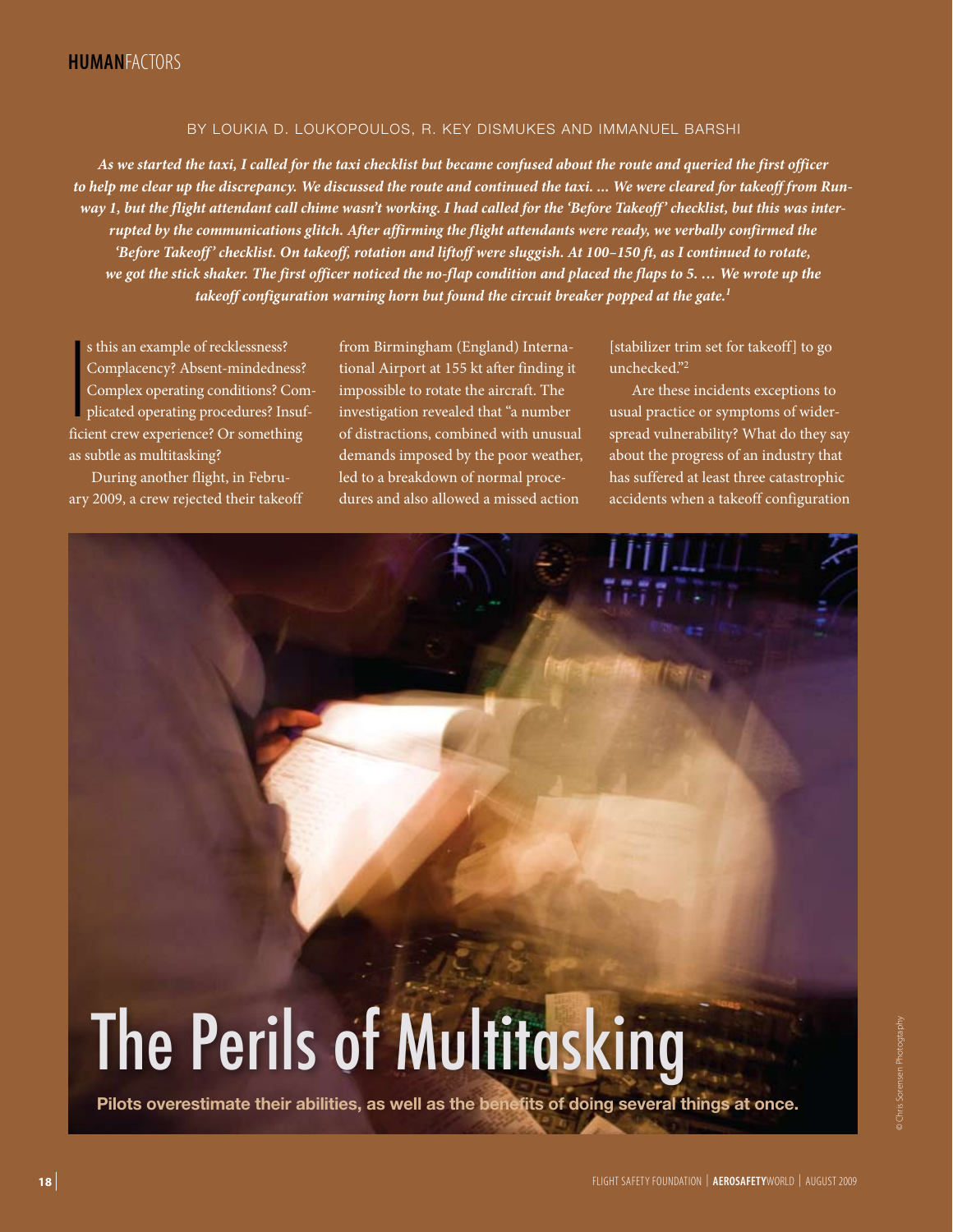warning system failed to alert the crew that they were attempting to take off without having set the flaps?<sup>3,4,5</sup>

In reviewing categories of accidents for 2008 — spurred in part by the fatal Aug. 20 crash of a Spanair McDonnell Douglas MD-82 during an attempted takeoff from Madrid, apparently with improperly set flaps, according to preliminary reports6 — Flight Safety Foundation decried the "unwelcome return of the no-flaps takeoff" and concluded that "we are not making much progress in reducing the risk of these [types of loss of control] high-fatality accidents" (*ASW*[, 02/09, p. 18\).](http://www.flightsafety.org/asw/feb09/asw_feb09_p18-23.pdf)

A quick search of the U.S. National Aeronautics and Space Administration (NASA) Aviation Safety Reporting System (ASRS) database reveals more than 50 reports of attempted no-flaps takeoffs in the last decade, as well as reports of incorrectly set trim, airspeed and heading bugs; cockpit windows not latched; and other omissions. In many of these events, the crew was saved by the proverbial bell — a takeoff configuration warning horn. That bell cannot be relied on to always work, however.

What leaves expert, conscientious pilots — and their passengers — hanging by the thread of a last line of defense, such as a warning horn or a checklist?

Articles abound in the daily news about a multitasking society and the dangers inherent in our natural drive to have more than one thing going on at once.7,8,9,10 Most people know they should not talk on their cell phone while driving, although many do it anyway.<sup>11,12</sup> But what does multitasking have to do with pilots on an airline flight deck?

## **Complex Operations**

In 2000, we embarked on a research project sponsored by NASA and the U.S. Federal Aviation Administration (FAA) to characterize the nature and demands of routine flight operations. Preliminary findings<sup>13</sup> raised red flags for an industry that, like many others, had unsuspectingly accepted multitasking as a normal state of affairs.

We argued that commercial and public pressures, organizational and social demands, and the increase in air traffic, mixed with a healthy dose of pilots' overestimation of their own abilities, were creating situations that were considered routine, although they concealed appreciable risk.

Our research at the Flight Cognition Laboratory at NASA's Ames Research Center in California is based on a combination of methodologies that through the years have included laboratory experiments, structured interviews and surveys, in-depth analyses of flight manuals, participation and observation of ground and flight training, incident and accident report analyses, and many hours of cockpit jump seat observations during passenger-carrying operations. Taking advantage of these sources of data, we systematically analyzed and contrasted cockpit operations in theory and in reality.<sup>14</sup>

Take any carrier's flight operations manual (FOM) and draw out the flow of activities required of each pilot from moment to moment while the aircraft is taxied from the gate to the runway for takeoff, and you will see the theoretical, "ideal" taxi phase of flight (Figure 1, p. 20).

The crew's activities can be traced from the moment the captain requests that the first officer obtain taxi clearance until the aircraft is lined up with the runway centerline, ready for takeoff. There are a number of procedures that pilots conduct individually, two checklists conducted by pilots together, monitoring requirements and other

pieces of information from external sources. In the ideal world, everything occurs at specific, predictable moments as the taxi phase of flight unfolds.

This is the way activities are laid out in the manuals, the way cockpit tasks are taught in training, and the way pilots are expected to perform, on the line. The activity-tracing exercise can be repeated for every phase of flight, and in each case, the ideal perspective portrays crew activities as linear, or following a prescribed sequence; predictable; and under the moment-tomoment control of the crew.

The real world is not as straightforward. Observation of flight crews, from the vantage point of the cockpit jump seat, helps us understand the full ramifications of that. During our observations, we recorded every event that caused some perturbation — or disruption — of the ideal sequence of activities of the two pilots. It did not take long to realize that the real operational world is more complex and more dynamic than represented in writing and in training.

Let's look at the taxi phase of flight in more detail, as it often unfolds in the real operating environment. The base layer (grayed-out and in the background of Figure 2, p. 21) is the ideal representation depicted in Figure 1. Another layer has been added, formed by some of the many disruptions that were observed from the jump seat during routine flights. Ovals contain some of the possible, additional demands that are not explicitly expressed in the FOMs.

The disruptions listed in each oval carried additional task demands for attention and action. Ice or snow on the ground meant that the captain deferred calling for flaps prior to taxi to avoid contaminating the wing surfaces with slush, continued with other taxi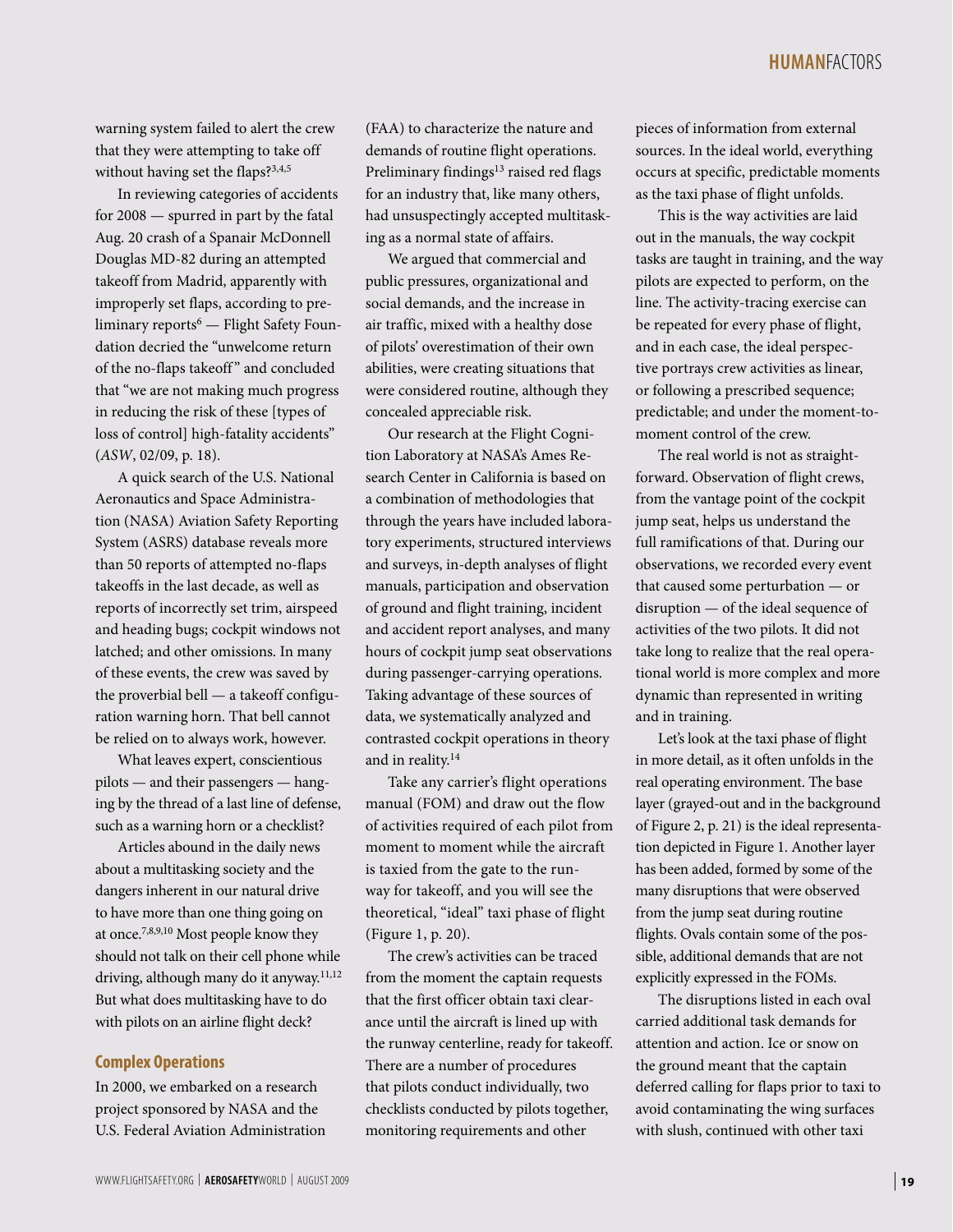# **human**factors

activities, performed the taxi checklist calling for verification of the flaps setting, and remembered to set the flaps right before takeoff. Encountering a busy frequency meant that the first officer had to continue monitoring all radio calls in order to "jump in" when the frequency became available, all while monitoring the captain, maintaining situational awareness and carrying out other pre-taxi preparations.

Again, the exercise can be repeated for each phase of flight. The resulting "real" picture reveals activities that are much more fluid, convoluted and vari-

able than in theory: Activities are dynamic and not so linear, are unpredictable, and are not fully under the control of the pilots. Pilots are routinely forced to deviate from their linear, well-practiced and habitual execution of procedures. Neither the nature nor the timing of tasks and events can be anticipated with certainty. Essential information and/or the individuals required to perform some activities are not always available when expected. Tasks often must be initiated earlier or later than planned. Pilots must continually find ways to fit more than the "ideal" activities into the allotted time.

One implication of the real picture is that there is considerably more work than the ideal perspective suggests. But it is not just a question of workload quantity. It is also a question of workload management. Responding to the multiple, concurrent demands of flight operations requires interweaving new activities with old ones, deferring or suspending some tasks while performing others, responding to unexpected interruptions and delays and unpredictable demands imposed by external agents — all while monitoring everything that is going on. This is multitasking in a pilot's world.

## **Limitations**

People often feel they are perfectly capable of performing several tasks simultaneously. There seems to be a popular myth that humans are good multitaskers. In reality, however, human ability to process more than one stream of information at a time and respond accordingly is severely limited. Truly simultaneous performance is possible only when tasks are highly practiced and rehearsed extensively together. Performance in this situation becomes largely automatic, making few demands on the brain's limited capacities for

## 'Ideal' Taxi Phase of Flight<sup>1</sup>



ATC = air traffic control; CONT = continuous; FMC = flight management computer; TA/RA = traffic advisory/resolution advisory 1. The 'ideal' phase represents that described in a flight operations manual.

Source: Loukopoulos, L.D.; Dismukes, R.K.; Barshi, I. *The Multitasking Myth: Handling Complexity in Real-World Operations*. Burlington, Vermont, U.S.: Ashgate Publishing Co. 2009.

**Figure 1**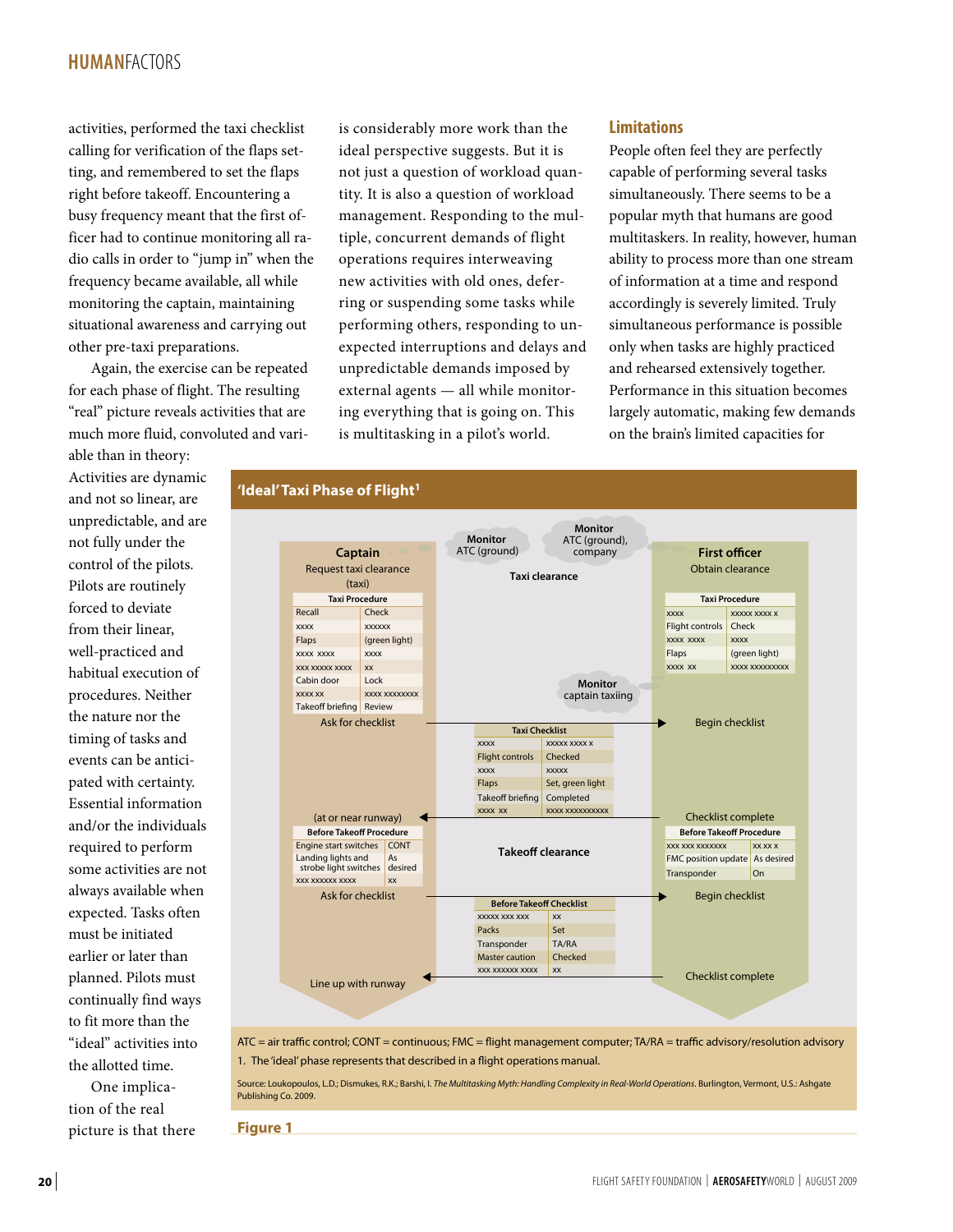## **HUMAN**Factors

attention and working memory. But when an individual tries multitasking in a situation that involves novel tasks, complex decision making, monitoring, or overriding habits, it all falls apart.

In principle, pilots, like all people, have limited choices when called to multitask: They can interweave steps of one task with steps of other tasks, or defer one task until the other task is completed, or even purposefully omit one task. The choice and the degree to which any of these proves successful depend on the interaction of the characteristics of the tasks being performed, human information processing attributes, and the experience, skill and goals of the individual — always within the context of prevailing standard operating procedures and operational restrictions. However, the approach people take to multitasking demands is not necessarily deliberate or well thought out.

During our observations, we spent many hours watching pilots handle routine multitasking situations, apparently without much effort or many errors but we became increasingly uneasy with the risks they were unknowingly accepting each time they were called to react in ad hoc, inventive ways. Too many of these seemingly benign situations bore a striking resemblance to stories recounted by pilots in incident reports or that we read about in accident reports.15

For example, the crew cited in the first paragraph of this article received a stick shaker warning after rotation and realized they had inadvertently omitted setting the flaps to the takeoff position. This crew had been multitasking, attempting to concurrently address a discrepancy in their route and an inoperative call chime.

The crew in the Birmingham event

rejected their takeoff, after finding it impossible to rotate the aircraft, because they had inadvertently omitted setting the stabilizer trim for takeoff. This crew was also multitasking: They had to deice the aircraft, were preoccupied by the weather conditions, were trying to meet a takeoff time constraint, and were focused on remembering (which they did) to set the flaps, which they had deferred earlier because of the slushy conditions.

The Madrid accident apparently resulted from the crew's inadvertent omission of setting the flaps for takeoff, coupled with the failure of the takeoff configuration warning system. Was this crew also multitasking? There

### **'Real'1 Taxi Phase of Flight**



#### APU = auxiliary power unit

1. The 'real' phase represents the findings of jump seat observers.

Source: Loukopoulos, L.D.; Dismukes, R.K.; Barshi, I. *The Multitasking Myth: Handling Complexity in Real-World Operations*. Burlington, Vermont, U.S.: Ashgate Publishing Co. 2009.

**Figure 2**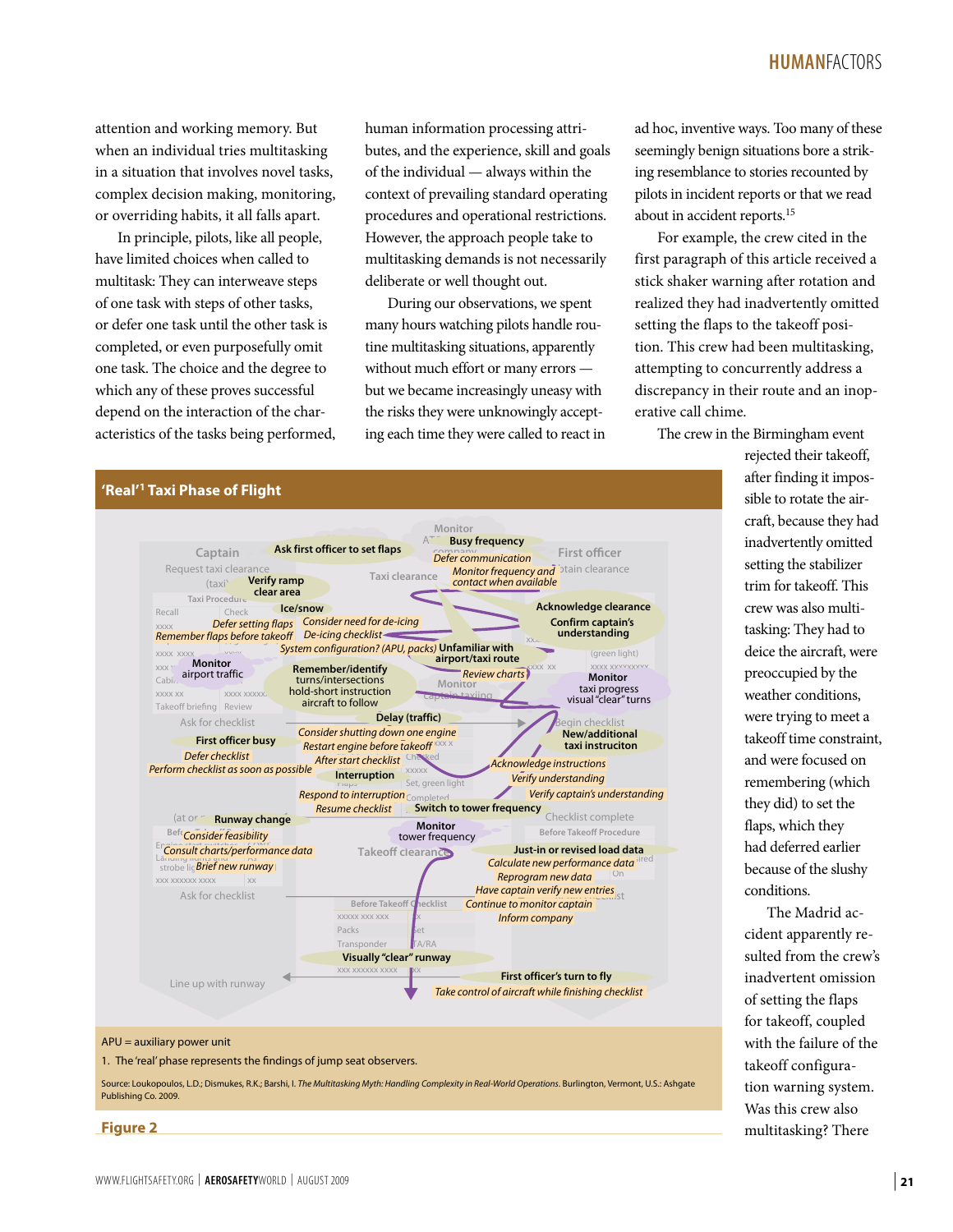are indications that the crew was distracted by an overheating probe, and had to return to the gate for maintenance, receive additional fuel, and start the engines anew.

Our research has focused on key aspects of human cognition that lie at the heart of multitasking, namely remembering to perform tasks that must be deferred (prospective memory), automatic processing and switching attention between tasks. There is considerable scientific evidence that pilots, like all people, are highly vulnerable to inadvertent but potentially deadly omissions when a situation leads them to defer a task that normally is performed at a particular time and place. Deferring a task breaks up the normal sequence of habitual actions and removes environmental cues that help pilots remember what to do next.

Interruptions create especially dangerous prospective memory situations — by requiring pilots to remember to resume the deferred, interrupted task — but are so commonplace that pilots may not recognize the threat. Interruptions typically disrupt the chain of procedure execution so abruptly that pilots turn immediately to the source of interruption without noting the point where the procedure was suspended, without forming an explicit intention to resume the suspended procedure, or without creating salient cues to remind themselves to resume the interrupted task. Certain phases of flight such as taxi-out and approach are

A crane lifts the wreckage of a Spanair McDonnell Douglas MD-82 that crashed in August 2008 during takeoff from Madrid.



often so busy that it is extremely difficult for pilots to pause long enough to review whether they have completed deferred or interrupted tasks.

Pilots also are highly vulnerable to errors of omission when they must attempt to interweave two or more tasks — performing a few steps of a task such as flight management system (FMS) data entry, switching attention to another task such as monitoring taxi progress, back and forth. Much of the time pilots can interweave tasks without problems, but if one task becomes demanding the FMS does not accept the input, for example — their attention is absorbed by these demands, and they forget to switch attention to other tasks. Monitoring, a crucial defense against threats and errors, often falls by the wayside when pilots must interweave it with demanding tasks. In fact, monitoring is far more difficult to maintain consistently than most pilots realize, as evidenced by studies of automation monitoring.16,17

## **Dispelling the Myth**

There is no single best technique to manage the challenges posed by multitasking in flight operations, but we have suggested various things that pilots and organizations can do.<sup>18</sup> First, we must dispel the myth that multitasking comes easily to humans, especially to pilots with "the right stuff." We must help pilots recognize typical multitasking situations that create vulnerability to error even in the most routine aspects of operations. Organizations must take a close look at the difference between the ideal perspective and the real nature of actual flight operations and adjust procedures, training and expectations accordingly.

Fortunately, both individual pilots and organizations can reduce the peril of multitasking. Pilots can treat interruptions, suspending tasks, deferring tasks or performing tasks out of normal sequence as red flags. When interrupted, they can reduce vulnerability by pausing momentarily to mentally note the point at which the procedure is interrupted and by reminding themselves to return to that place later, before addressing the interruption. When suspending or deferring tasks, they can identify when and where they intend to perform